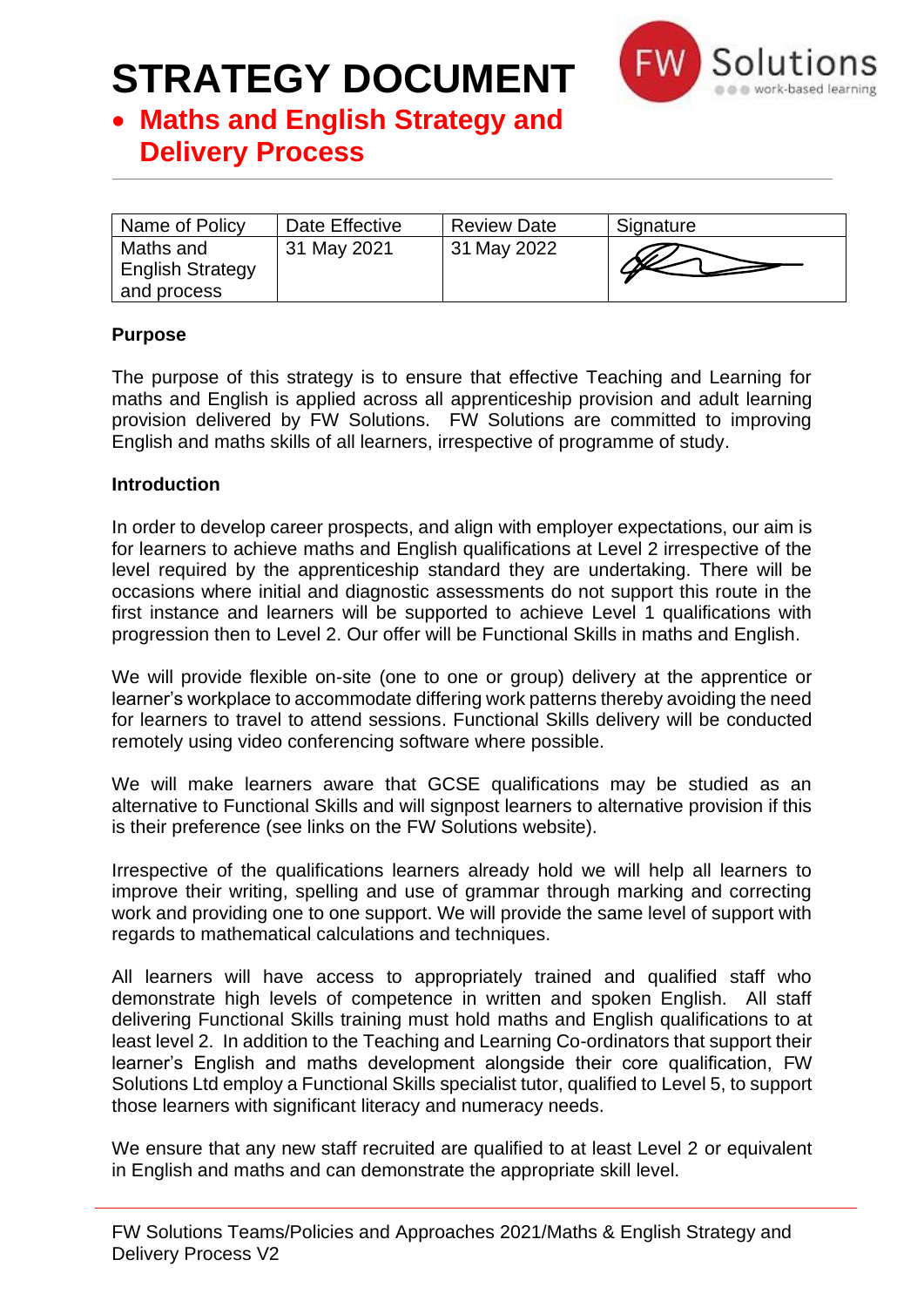

## • **Maths and English Strategy and Delivery Process**

We will ensure that good quality learning resources demonstrating exemplary spelling and grammar are used across all of our provision.

#### **Delivery Process**

FW Solutions will provide all learners with the following opportunities to assist them in achieving maths and English qualifications: -

#### **Apprenticeships**

- In line with the entry requirements for the apprenticeship standards in our offer, all learners will undertake robust and effective initial assessment and diagnostic testing for English and maths using the NCFE/Skills Builder online platform to identify learning gaps.
- Exemptions to Functional Skills tests are applicable on production of certificates and/or Government Learner Record Service evidence. FW Solutions expects learners to produce work appropriate to the level of study. Therefore, the learners' identified learning gaps will be addressed by development of punctuation, spelling and grammar. Maths will be embedded also at a functional level to cater for the needs of a vocational environment. Where learners have achieved the entry requirement at level one, they will progress by working towards level 2 in maths and English.
- Learners will undertake initial assessment and diagnostic tests before the start date of their apprenticeship. This will take place at FW Solutions Head Office, at home or at their place of work. This is online and is flexible to the needs of the learner. Please refer to the Initial Assessment and RPL Policy and Procedure.
- Results of initial assessment and diagnostic testing will formulate an individual skills plan on the Skills Builder area of the NCFE platform which will focus on key areas to upskill. Apprentices and Teaching and Learning Coordinators (TLCs) will review plans and assess 'distance travelled' on a regular basis.
- Teaching and Learning Coordinators plan for their apprentices to complete maths and English qualifications within 9 months of commencing their programmes. Ongoing review of progress will be undertaken to identify the apprentices' ability to achieve in a timely manner.
- Apprentices will use the NCFE learning platform to address areas of development. Successful completion of summative assessments in the areas required for improvement will demonstrate progression and development in English and maths. Apprentices will also complete a mock exam before completing the final external exams.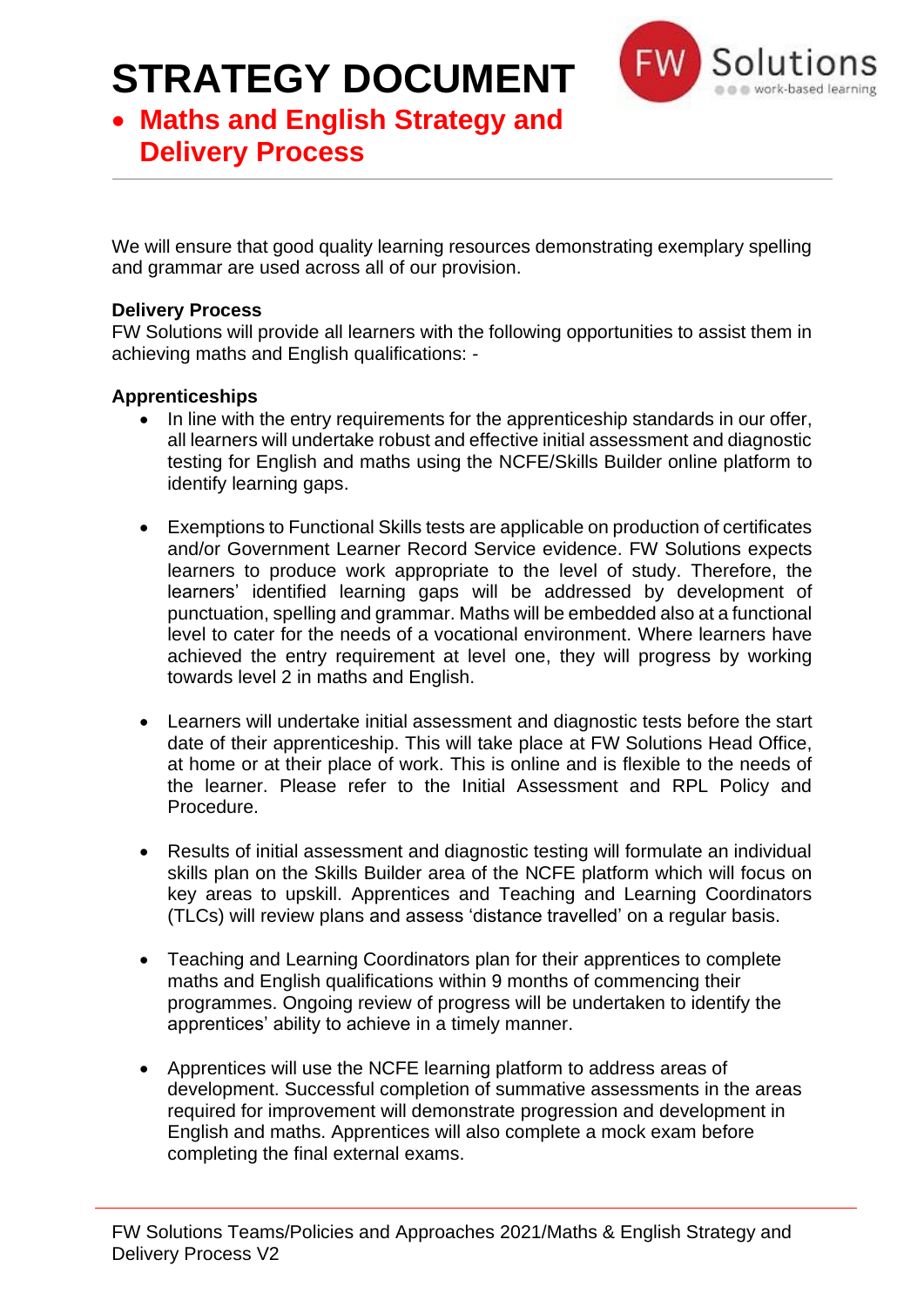

## • **Maths and English Strategy and Delivery Process**

• FW Solutions Ltd employ a Functional Skills Specialist to provide additional English and maths support to those learners who have been identified during their initial assessment.

FW Solutions also assess learners' Digital skills by way of discussion and/or Skills Builder Initial and Diagnostic assessments. The outcome will be recorded on the summary of initial assessment. Learners requiring support can access one to one support in the same way as English and maths.

- All planned / completed training will be recorded in Skills Builder on the NCFE platform and VQ Manager (e-portfolio).
- Learners will be required to complete and pass up to two practice Pearson or NCFE test papers before attempting the live test.
- Feedback on progress will be provided and recorded in the ISP, 8-week progress reviews and VQ Manager. This can come from the Teaching and Learning Coordinator or the Functional Skills Specialist.
- On completion of the maths and English learning resources on Skills Builder and two past practice papers, apprentices should undertake their live tests within 6 weeks.
- Where assessment cannot take place due to a major event, such as the recent COVID-19 pandemic, FW Solutions will arrange for remote invigilation by the Awarding Organisation so that the apprentice can take their test anytime, anywhere. We have adopted this type of invigilation for EPA and it has ensured that assessments are not delayed.

[https://ncfe.org.uk/sector-specialisms/english-and-maths/functional](https://ncfe.org.uk/sector-specialisms/english-and-maths/functional-skills/remote-invigilation/)[skills/remote-invigilation/](https://ncfe.org.uk/sector-specialisms/english-and-maths/functional-skills/remote-invigilation/)

<https://qualifications.pearson.com/en/support/Services/remote-invigilation.html>

- Apprentices undertake their maths and English tests under examination conditions in a suitable environment in the workplace (or at home if using the AO remote invigilation software) in line with JCQ requirements and updated OFQUAL invigilation rules following Functional Skills reform in September 2019 "*Due to OFQUAL requirements, anyone involved in the delivery of a subject, i.e. English or maths, will not be allowed to invigilate the assessments of that subject, even if they do not deliver to the learners involved. They can act as a second invigilator*".
- Functional Skills exams will be invigilated in accordance with the Awarding Organisation's **Functional Skills - Regulations for the Conduct of Controlled**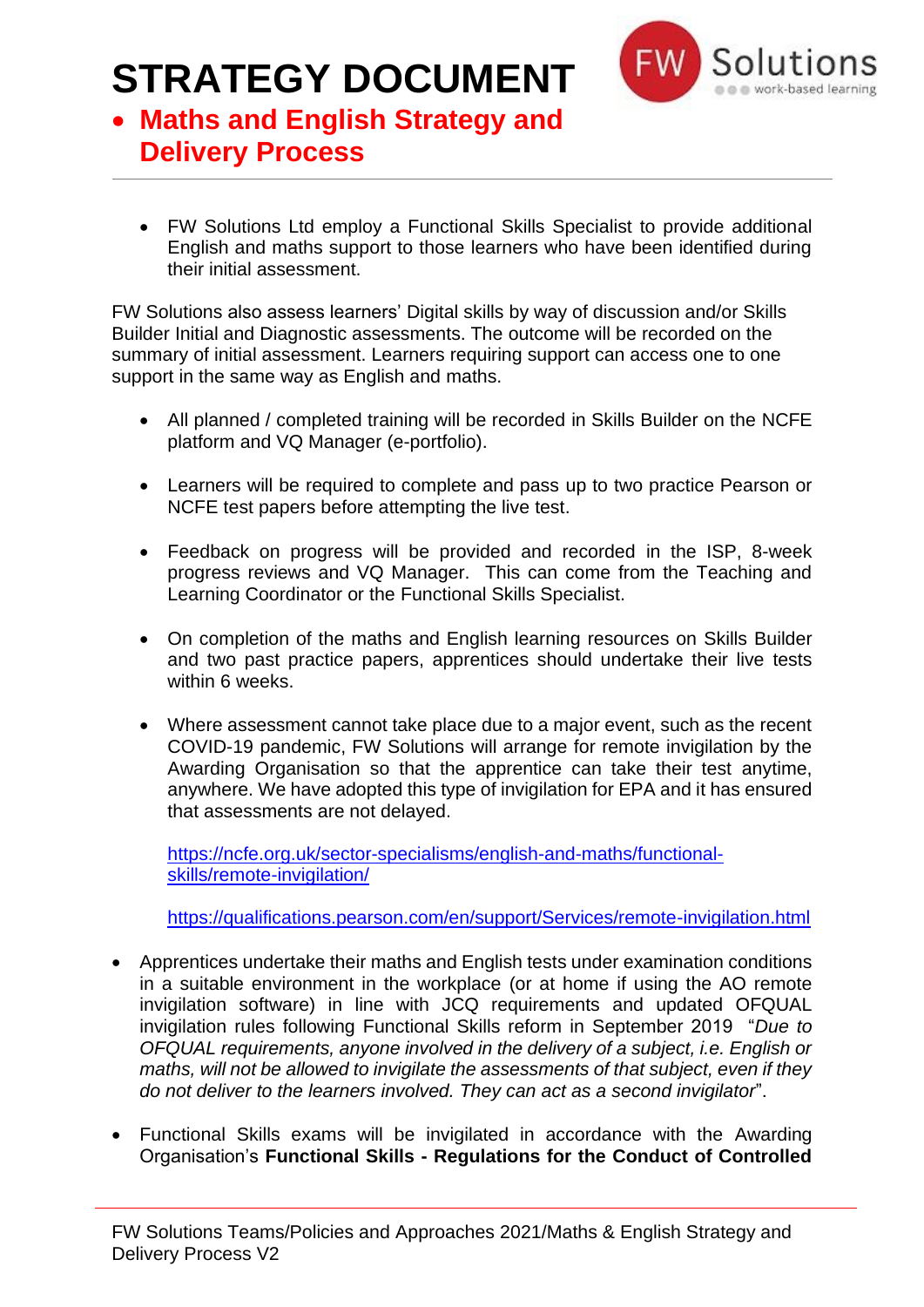

### • **Maths and English Strategy and Delivery Process**

#### **Assessment**, **Regulation for Conduct of External Assessments** and the JCQ **Instructions for Conducting Examinations (ICE).**

- OFQUAL have confirmed that there are some exceptions to the invigilation rules, namely where:
	- restrictions within the centre on the grounds of security or safeguarding; or
	- an assessment is conducted at the candidate's workplace and an assessment centre is not available locally; or
	- the remote location of the candidate's workplace/assessment location; or
	- as part of a reasonable adjustment request for a specific learner.

In these circumstances, a TLC that delivers Functional Skills English and maths may be the invigilator. FW Solutions currently holds exemptions from the above rule due to the 1:1 delivery model of our qualifications. This is reviewed regularly by the Awarding Organisations.

• Where an apprentice fails a test, the Teaching and Learning Coordinator will hold a discussion to determine if there were any particular aspects which caused a problem and plan further training as appropriate. If the apprentice is unable to identify any specific issues, then further diagnostics and subsequent training /or practice tests should be completed before the apprentice is reentered for the test.

### **Adult Learning Programmes**

- In line with the entry requirements for adult learning programmes, all learners will undertake robust and effective (Skills Builder) initial assessment and diagnostic testing for English and maths using the NCFE site.
- Learners will undertake initial assessment and diagnostic tests before the start date of their programme. This will take place at FW Solutions Head Office, at home or at their place of work. This is online and is flexible to the needs of the learner.
- Results of initial assessment and diagnostic testing will formulate an individual skills plan (which will be uploaded to VQ Manager) which will focus on key areas to upskill. Learners and Teaching and Learning Coordinators will assign literacy and numeracy resources in Skills Builder that are appropriate to the learner's needs.
- We will also assess learners' Digital skills by way of discussion and/or Skills Builder Initial and Diagnostic assessments. The outcome will be recorded on the summary of initial assessment in the ILP.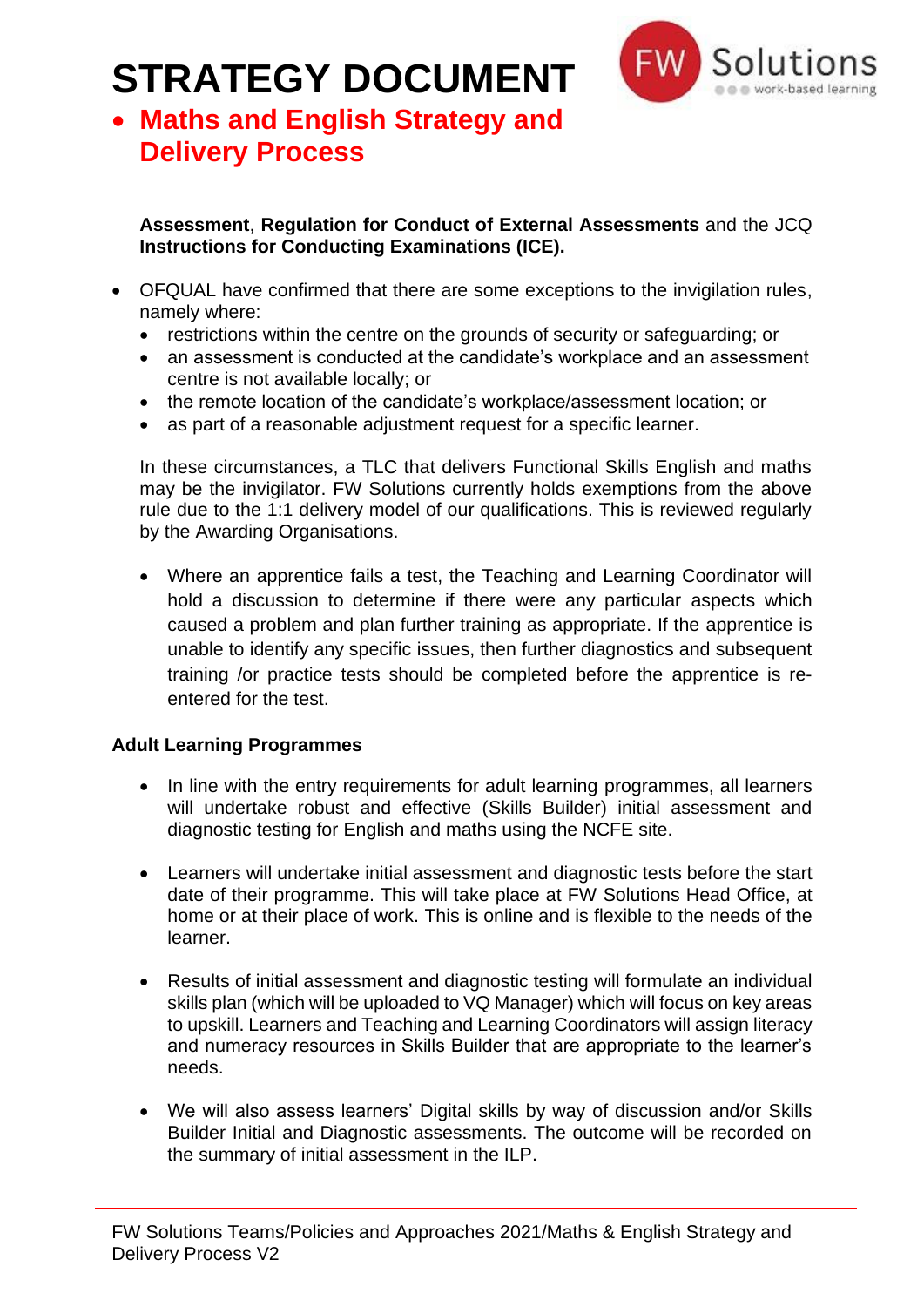

## • **Maths and English Strategy and Delivery Process**

• The learner will have punctuation, spelling and grammar embedded in the programme of learning. Maths will be embedded also at a functional level.

### **Monitoring**

### **The Quality Manager will:**

- Ensure that initial assessment and diagnostic testing takes place within the time frame specified above.
- Ensure that results of initial assessment and diagnostic testing places learners at the right level of learning.
- There is evidence on YETI, Skills Review and VQ Manager to support the drawdown of ESFA funding (where applicable).
- Effective administration of registration and testing arrangements are in place (where applicable).
- Monitor and track learner's progress in achieving maths and English qualifications (where applicable).
- Support TLCs to plan and embed maths and English into teaching, learning and assessment.
- Encourage TLCs to design, create and/or locate innovative and creative training materials including interactive resources, to promote effective learning.
- Observe maths and English teaching and learning in accordance with the quality monitoring schedule.
- Ensure that maths and English are embedded into Teaching and Learning lesson plans (irrespective of the core subject being delivered).
- Ensure that learning resources are of the required standard and free from errors.
- As part of the IQA process, check that learners' work has been presented to the required standards for English and maths and take appropriate action where this is not evident.

### **Policy Review**

Overall responsibility for this Maths & English Strategy and delivery Process within FW Solutions Ltd and the implementation thereof lies with Sandra J Hardy, Managing Director.